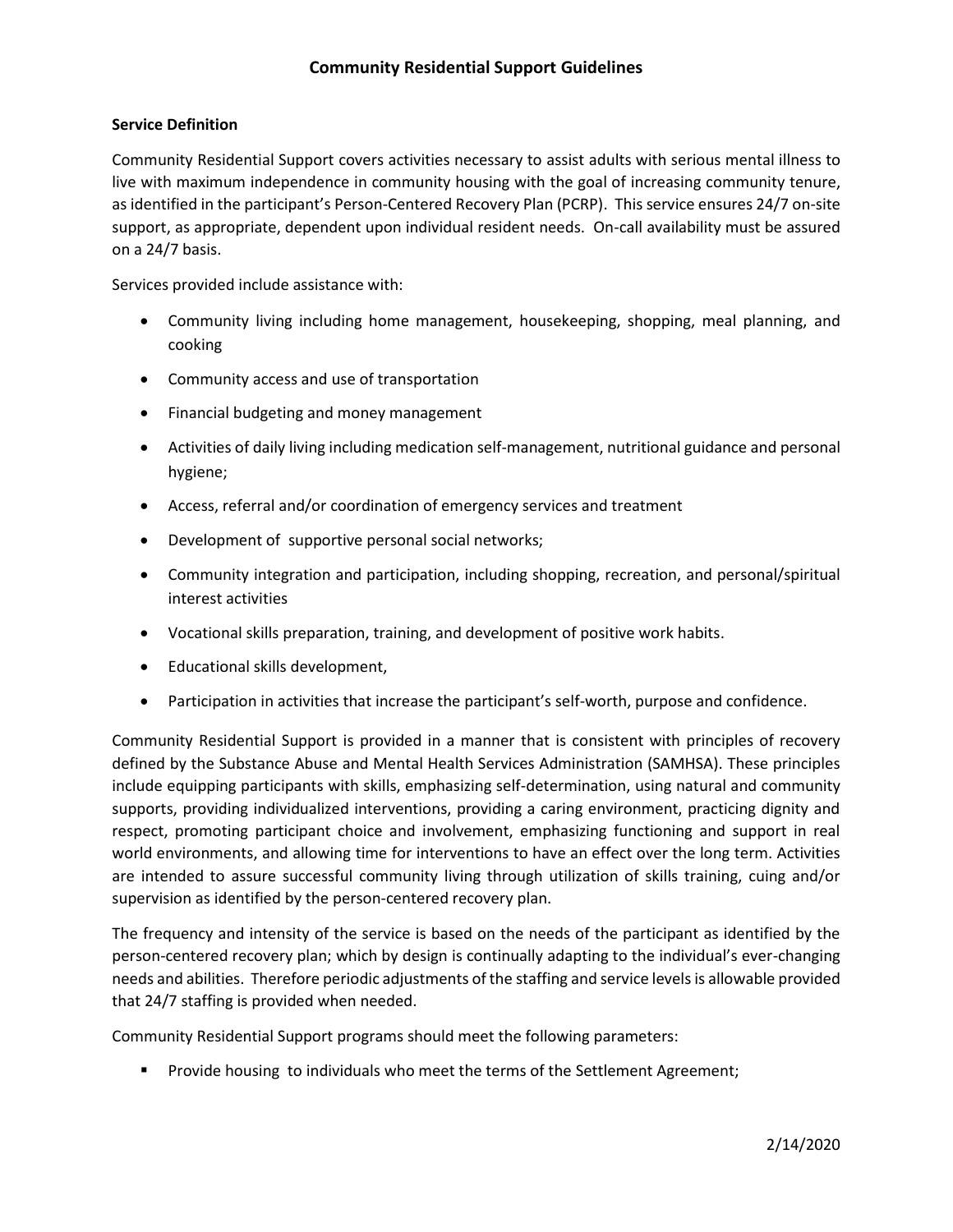- Provide capacity to serve individuals who meet Level of Care Utilization System (LOCUS) Level 5 or greater;
- Be available to individuals transitioning from any region of the state;
- **Incorporate permanent supportive housing principles and ultimately reach "good" fidelity to the** Permanent Supportive Housing (PSH) Fidelity Scale. Within one year and annually thereafter, the provider must meet minimum fidelity standards as established by DBHDID based on a nationally recognized tool. Minimum fidelity to the PSH model is considered to be a score of 18 or above.

At no time will medications be administered by staff within the program, including non-prescription and OTC medications. The program is not appropriate for individuals who require administration of medications.

## **Service Locations**

Housing must be integrated into the community (e.g. no more than three residents in a single family home; no more than 20% of residents with the same disability in multi-family projects). Each participant will have their own private sleeping quarters, and at minimum, shared access to bathing/toilet facilities, common living and outside areas and full access to food and food preparation areas. Apartments may be dispersed within a complex of housing units with a common space for socialization and support and within close proximity to staff support.

DBHDID does not require that settings meet ADA requirements; however should an individual need accommodations, the setting would need to be adapted to the individual's needs and meet ADA requirements.

A separate room for staff office is not required although it is permissible.

## **Service Planning/ Documentation**

Each service provided shall be documented in the client record, and should substantiate the service provided. Documentation shall include the type of service provided, date of service, place of service, the person providing the service and the PCRP objective associated with the activity. The documentation shall be signed by the staff member performing the service (electronic signatures are acceptable). All services provided shall directly relate to each participant's Person-Centered Recovery Plan.

All records shall be retained for six years, per HIPAA regulations. All records shall be available to the Cabinet for review upon request.

Supervisors should periodically review documentation of services and provide supervision as required by Medicaid/DBHDID for each specific service provided.

Medically necessary clinical and other services may be provided in the home and billed as separate services (e.g. Targeted Case Management, Community Residential Support).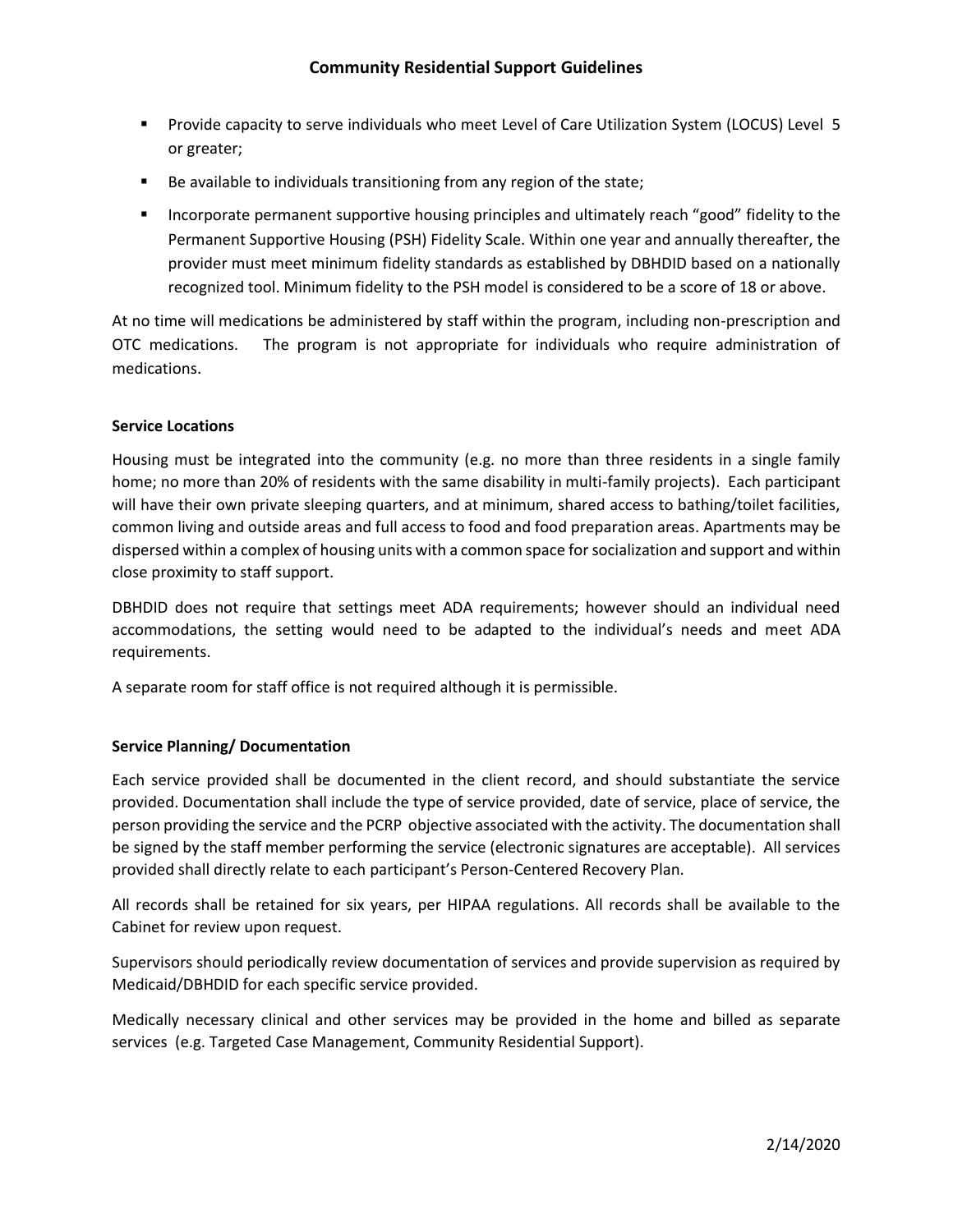### **Provider Qualifications**

The provider must be:

- A licensed Community Mental Health Center (CMHC) or
- Behavioral Health Services Organization ( BHSO) or
- A business entity that employs licensed and non-licensed health professionals and meets the following criteria:
	- Experience serving the population of individuals with behavioral health disorders relevant to the particular services provided;
	- Administrative capacity to provide quality of services in accordance with state and federal requirements;
	- Use a financial management system that provides documentation of services and costs;
	- Capacity to document and maintain individual case records in accordance with state and federal requirements.
	- Employ a Qualified Mental Health Professional (QMHP) that oversees clinical services within the agency.

#### **Staffing Requirements**

Must maintain sufficient staffing to provide up to 24/7 on-site support for three (3 ) individuals per household. Ultimately the staffing ratio will be determined by the need for supports of individuals to ensure safety and the delivery of identified supports. At times when no residents are in the house (e.g. all residents are at a day program and/or work or other activity or service), no support staff is required.

The Program Coordinator must be an adult with a minimum bachelor's degree who is knowledgeable of the rules, policies and procedures relevant to the program's operations.

Staff must meet the following qualifications:

- At least 18 years old;
- High school diploma or GED;
- Relevant experience is preferred (paid or unpaid).

Provider shall maintain on-call capacity 7 days a week, 24 hours per day for resident emergencies. Programs shall be in operation 7 days a week, 24 hours per day.

Staff training must include permanent supportive housing principles (PSH), person-centered recovery planning (PCRP) and Level of Care Utilization System (LOCUS) administration.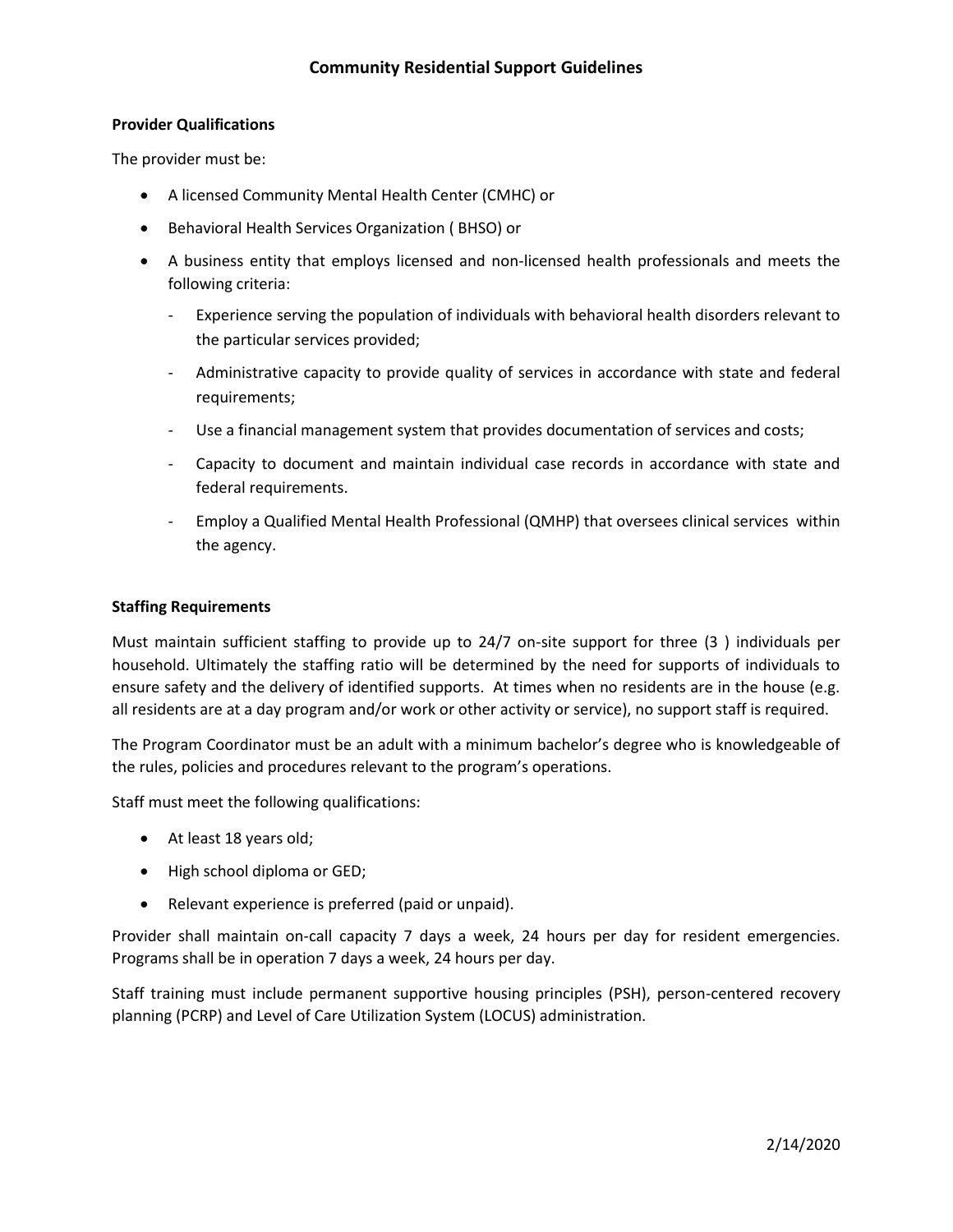## **Client Rights**

Upon admission to the program, each client must be provided an orientation which includes minimally the following:

- Explanation of the facility's services, activities, expectations,
- Rules, regulations and program description;
- Orientation to the home's premises, the neighborhood, community, emergency services and public transportation - Written explanation of client rights and grievance procedures.

#### **Program Evaluation/ Quality Improvement**

Program evaluation and quality improvement activities may include:

- Consumer demographic and outcome data,
- Reviews conducted by DBH or its representatives;
- Evaluations using the SAMHSA Permanent Supportive Housing Fidelity Scale, and action planning subsequent to a fidelity review.
- **•** Training and technical assistance activities; and
- Other program evaluation or quality improvement activities mandated or requested by DBH.

#### **Supportive Housing Principles**

- 1. *Choice of housing:* Providing access to scattered-site housing offers the best opportunity to meet tenants' expressed choice of location; housing that is convenient to transportation, mental health services, family, shopping, and other essentials.
- 2. *Functional separation of housing and services:* Staff who provide support services such as case management, helping people find housing, and advocating for tenants should not perform property management functions such as reviewing rental applications, collecting rent, and making eviction and renewal decisions. Separating housing provision from service provision helps ensure that tenants' rights under local and state landlord-tenant laws are respected.
- 3. *Decent, safe, and affordable housing:* Helping people with psychiatric disabilities live in the community requires that decent housing be made affordable. For housing to be considered affordable, tenants must pay no more than 30 percent of their income toward rent plus basic utilities. Research indicates that access to housing subsidies improves housing quality, encourages engagement in mental health services, and leads to shorter hospital stays.
- 4. *Housing integration:* An integrated setting is one that allows people to interact with others who do not have disabilities. A desirable level of integration may be achieved by helping people find